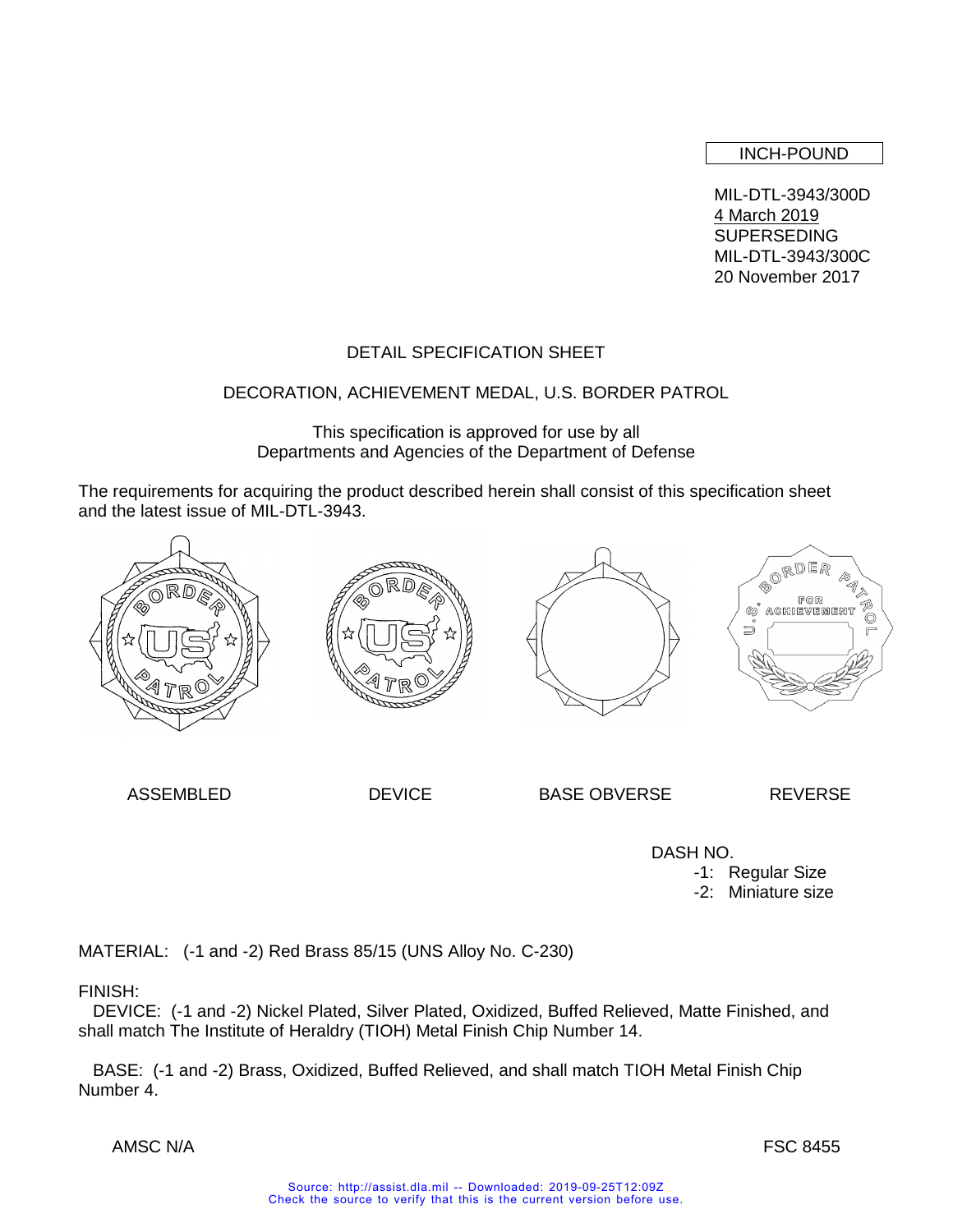DIMENSIONS:

- OVERALL DIAMETER (Circumscribed excluding lug):
	- -1: 1-3/8 inches (REF)
	- -2: 3/4 inch (REF)

THICKNESS:

- $-1$ : BASE: 0.145 inch  $+$  0.005 inch DEVICE: 0.080 inch + 0.005 inch OVERALL: 0.195 inch + 0.010 inch
- -2: BASE: 0.095 inch + 0.005 inch DEVICE: 0.065 inch + 0.005 inch OVERALL: 0.130 inch + 0.010 inch

DECORATION SET AND CASE: Decoration set shall consist of a regular size medal, a miniature size medal, a lapel button, and a service ribbon, all packaged in a presentation case conforming to MIL-C-14633, Type XV, Style 1, with a Class 1 or 3 pad.

NOTES:

- 1. The term (REF) refers to the measurements taken from the Government furnished hub or die.
- 2. The specification slash sheet for the ribbon for the pendant drape is MIL-DTL-11589/568.
- 3. The specification slash sheet for the lapel button is MIL-DTL-11484/281.

CHANGES FROM PREVIOUS ISSUE: Marginal notations are not used in this revision to identify changes with respect to the previous issue due to the extent of the changes.

Custodian: **Preparing activity:** Preparing activity: Army - IH Army - IH

DLA - CT

Review Activity: (Project No. 8455-2019-140)

NOTE: The activities listed above were interested in this document as of the date of this document. Since organizations and responsibilities can change, you should verify the currency of the information above using the ASSIST Online database at [https://assist.dla.mil.](https://assist.dla.mil/)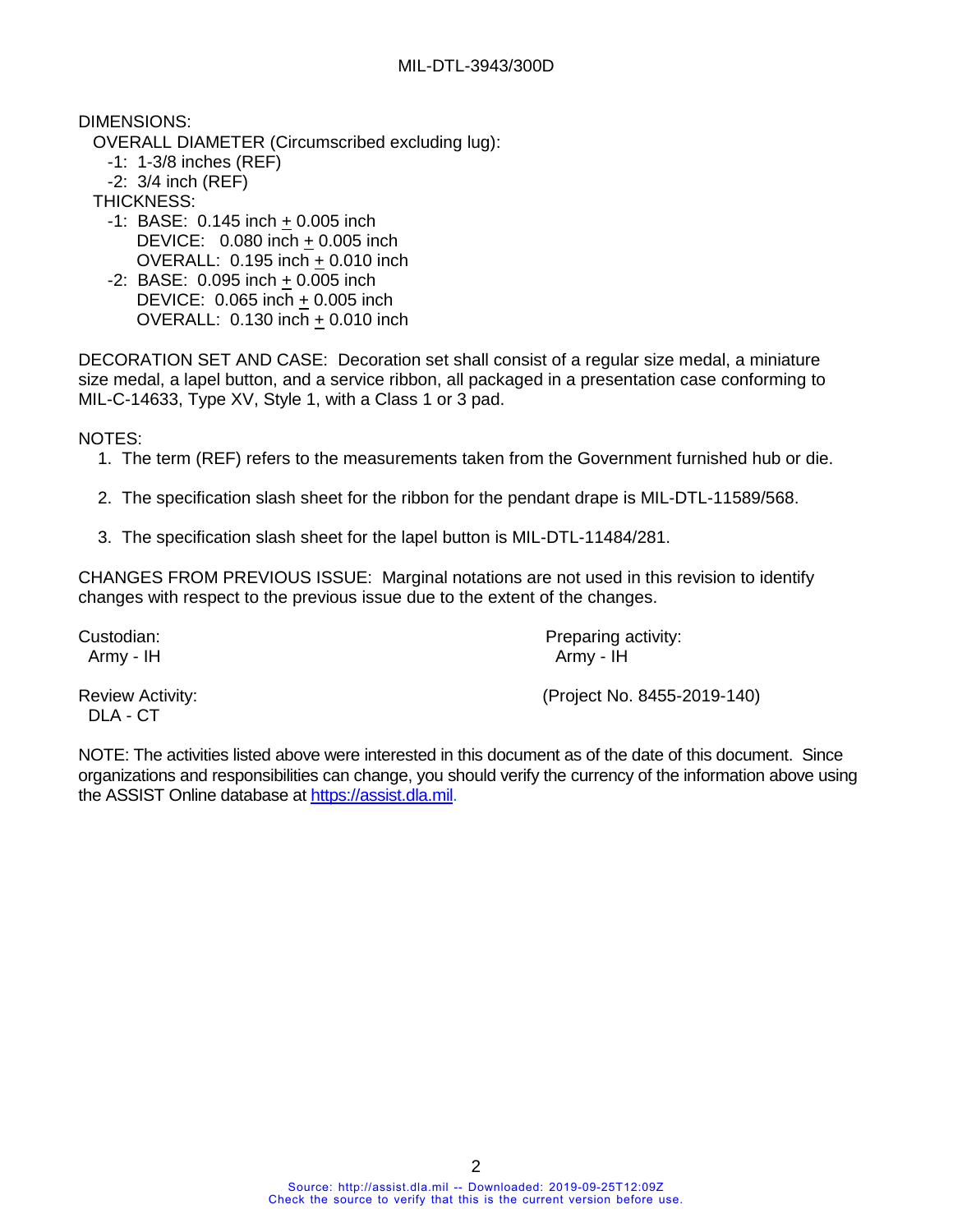INCH - POUND

MIL-DTL-11484/281A 21 April 2016 SUPERSEDING MIL-DTL-11484/281 25 April 2002

## DETAIL SPECIFICATION SHEET

## LAPEL BUTTON, CHIEF'S COMMENDATION MEDAL, U.S. BORDER PATROL

This specification is approved for use by all Departments and Agencies of the Department of Defense

The requirements for acquiring the product described herein shall consist of this specification sheet and the latest issue of MIL-DTL-11484.



MATERIAL: Red Brass 85/15 (UNS Alloy No. C-230)

FINISH:

 BASE: Oxidized, Relieved, Matte Finish and shall match The Institute of Heraldry (TIOH) Metal Finish Chip Number 4.

 DEVICE: Nickel Plated, Silver Plated, Oxidized, Relieved, Matte Finished and shall match TIOH Metal Finish Chip Number 14.

DIMENSION: BASE: HEIGHT: 11/16 inch (REF) WIDTH: 11/16 inch (REF) THICKNESS (At thickest point): 0.095 inch + 0.010 inch DEVICE: DIAMETER (Circumscribed): 11/16 inch (REF) THICKNESS (At thickest point):  $0.065$  inch  $\pm$  0.010 inch ASSEMBLED:  $0.130$  inch  $\pm$  0.010 inch

AMSC N/A Page 1 of 2 FSC 8455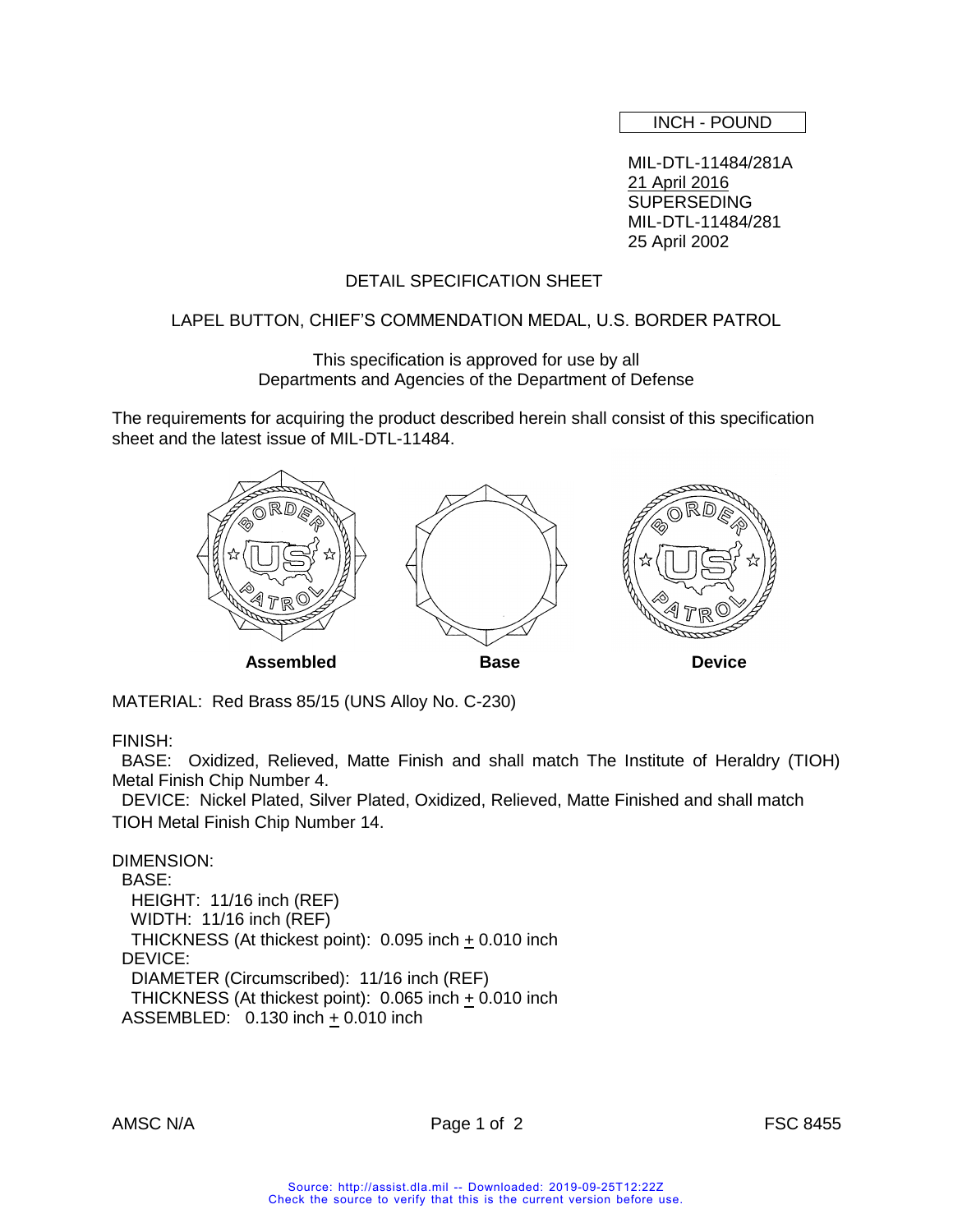# ATTACHING DEVICE:

1. Attaching device shall be prong with pick and flat ball type clutch

 2. The prong shall be centered on the reverse side and fused or soldered to the lapel button.

NOTE:

 The term (REF) refers to the measurements taken from the obverse Government furnished hub or die.

CHANGES FROM PREVIOUS ISSUE: Marginal notations are not used in this revision to identify changes with respect to the previous issue due to the extent of the changes.

Custodian: Custodian: Preparing activity: Army - IH Army - IH

DLA - CT

Review activity: (Project No. 8455-2016-437)

NOTE: The activities listed above were interested in this document as of the date of this document. Since organizations and responsibilities can change, you should verify the currency of the information above using the ASSIST Online database at [https://assist.dla.mil.](https://assist.dla.mil/)